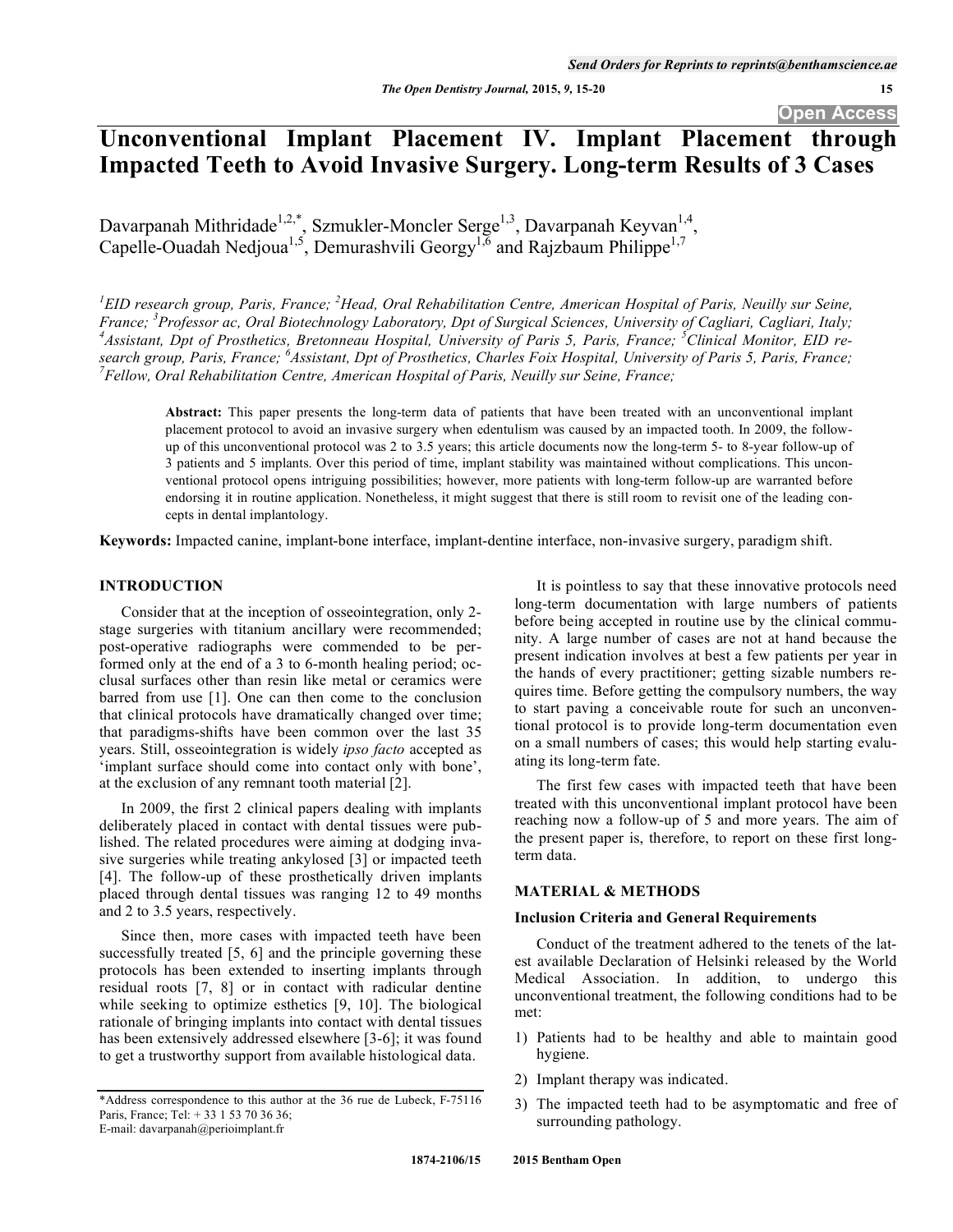#### **16** *The Open Dentistry Journal,* **2015***, Volume 9 Mithridade et al.*

- 4) When treatment planning was discussed with the patient, it was explained that extraction might be complex and invasive; it would require additional augmentation procedures before implant placement. Also, the cortical table might collapse and require an additional bone augmentation procedure before or during implant placement.
- 5) The patient had to require an alternative option, less invasive and fostering the delivery of the implantsupported prosthesis;
- 6) A benefit/risk analysis was presented to the patient. Advantage of the protocole was that the patient could avoid an invasive surgery including a bone grafting procedure with a xenogenic material. He/she would be treated according to a standard implant placement procedure without delay after a standard integration period. Another advantage was that the risk of cortical table collapse was circumvented.

 The risk of the present protocol was post-operative pain or implant failure after having encroached the impacted tooth. Would it happen, the implant would be immediately removed and the standard extraction procedure of the impacted tooth would follow. The site would then involve bone grafting and healing before placing an implant. Any complication would delay implant placement.

 After explanation of the protocol and its deviation from standard care, the patient had to accept the risk of implant failure. In case of implant failure, the conventional treatment with an augmentation procedure was warranted at no additional cost.

7) An informed consent had to be signed.

 All patients received standard antibiotic prophylaxis (Augmentin, 2 x 1g/d for 6 days, GlaxoSmithKline, Marly-le-Roi, France).

### **Evaluation of the Implants**

Implants were evaluated clinically and radiography at the end of the healing period, at 6 months, and then annually. The success criteria according to Cochran *et al.* [11] were used. Clinical criteria included: 1) absence of clinically detectable mobility, 2) absence of pain or any subjective sensation, 3) absence of peri-implant infection. Radiographic success included: 1) absence of continuous radioluscency around the implant, 2) observation of any abnormal reaction at the bone-implant interface, 3) observation of any specific reaction at the root-implant interface, 4) determination of resorption of the remaining root fragment.

### **Case Presentation and Surgical Procedures of Implant Placement**

### *Patient # 1*

A 31-year old female patient attended to rehabilitate her maxillary right canine site. Her temporary canine was lost recently; the site was edentulous because the deciduous canine was impacted. She was wearing a provisional appliance and wished a fixed solution. Radiographic examination showed that the impacted canine was close to the alveolar ridge (Fig. **1a**). For esthetic reasons, the patient vigorously refused to consider the orthodontic path prescribed by previous practitioners. The classical surgical approach was then explained; it consisted in removing the impacted canine, grafting the area and placing an implant after 6 months of healing and again waiting for the same amount of time. She was desperate for a shorter and less invasive solution.

To meet the needs of the patient, an alternative noninvasive protocol was then proposed; it was relying on a previous case that has been successful during 6 months until the canines were removed [4, 5]. It was stressed that would this treatment fail, she would go for the conventional way at no additional cost. The patient accepted to cope with the risk.

A large diameter tapered implant was planned (NT Osseotite, Ø 5 x 15 mm, 3i, Palm Beach Gardens, FL, USA). The impacted site was drilled following the manufacturer recommended drilling sequence, i.e. with the Ø 3.25 drill (Fig. **1b, c**), the  $\varnothing$  4 mm and  $\varnothing$  5 mm. The  $\varnothing$  6 mm drill was also used over the coronal half of the osteotomy; the aim was to hope keeping away the dental implant from direct contact with the root of the impacted canine. The coronal portion of the crown was totally removed and the implant was placed (Fig. **1d**). Primary stability was achieved at implant seating but the palatal side was left with a bone defect; it was then filled with Bio-Oss® (Geistlich AG, Switzerland), a bone substitute of bovine origin. The gingiva was sutured over the implant.

### *Patient # 2*

A 80-year old men attended with a failing mandibular tooth-supported prosthesis. The panoramic radiograph showed that all teeth needed extraction; in addition an impacted premolar was found (Fig. **2a**). The impacted premolar was horizontal and the level of impaction was classified as level C [12], i.e. the crown of the impacted tooth was beneath the root apices of the adjacent teeth. Impaction was not associated with a pathological image on the CT scan sections. The patient was seeking a global prosthetic solution in the mandible.

Implant simulation showed that there was no way for the implants to avoid encroaching upon the impacted premolar. It was explained to the patient that the conventional treatment would require extraction of all the remaining teeth, removing invasively the globulous impacted premolar and grafting the created major bone defect. Implants would be placed after a healing period of 6 months. In addition, wearing a temporary prosthesis was strongly dissented for at least 8 weeks in order to protect the grafted sites. The patient asked for a shorter and less invasive alternative.

A non-invasive 2-step solution was therefore discussed. It was proposed to extract all teeth but the canines and place 5 implants; 2 of them would be encroaching upon the impacted premolar in sites WHO # 32 (ADA  $\overline{#}$  23) and # 34  $(ADA # 21)$ . During the 3 months required to achieve implant stability, the canines would support a provisional bridge. At the 2<sup>nd</sup>-stage surgery, the canines would be extracted and 2 more implants would be placed in the extraction sites. The provisional bridge would be then further prepared to rely on the 5 integrated implants and the 2 newly placed ones.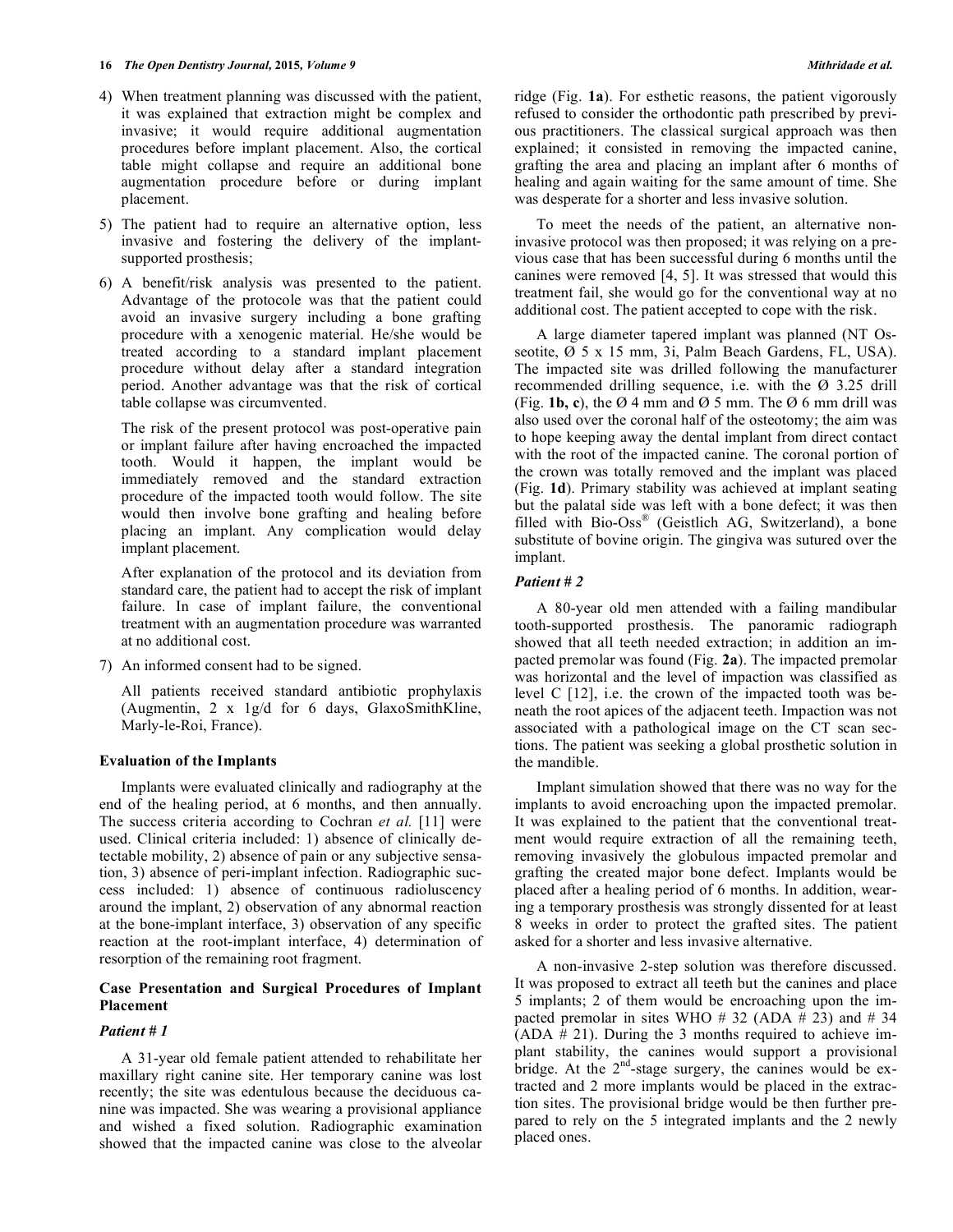**Fig. (1).** Patient # **1**. **a**) Panoramic radiograph with the unerupted canine. **b**) Radiograph showing the drilling through the impacted canine. **c**) Radiograph after removing the drill. Reduction in radio-opacity is related to the removal of dental tissue. **d**) Implant placement after removing the mobile fragment of the crown on the mesial side. **e**) Periapical radiograph at the 8-year control. **f**) Vestibular clinical view at the 8-year control. The papilla length is similar to the adjacent natural teeth.

Eventually, 3 out of the 7 implants did encroach upon the impacted premolar; all achieved primary stability. Implant at site WHO  $\#$  34 (ADA  $\#$  21), crossed the premolar root (Fig. **2b**), its apical extremity was in contact with bone. At site WHO  $\#$  33 (ADA  $\#$  22), the implant apex was kept within the impacted crown without contacting bone (Fig. **2c**). Implant at site WHO  $\#$  32 (ADA  $\#$  23) had its distal side in contact with the cuspidal edge of the crown (Fig. **2d**). Implants were Osseotite Certain Ø 4/5 x 13 mm, full Osseotite NT Ø  $5 \times 11.5$  mm and  $\varnothing$  4 x 13 mm, respectively.

### *Patient # 3*

A 85-year old women attended to rehabilitate her atrophic edentulous maxilla. The root of an ankylosed impacted canine was found outcropping the crest on the right side. Bone grafting has been previously performed to receive implants (Fig. **3a**). The angulated root canine was occupying a position of strategic importance for implant placement. It was decided to maintain it in order to host an encroaching implant with sufficient primary stability. Implant simulation showed that at least 50 % of the implant surface would be in contact with bone. Nine implants were placed in position WHO # 11, 12, 13, 14, 16, 17, 21, 25, 26 (ADA # 2, 3, 5, 6, 7, 8, 9, 13, 14) and left to heal in a submerged way for 6 months (Fig. **3b**).

# **RESULTS**

#### **Patient # 1**

No post-operative pain was reported by the patient. The 6-month submerged healing period was uneventful. After checking for implant stability the prosthetic steps were carried out and a single ceramo-metallic crown was delivered. The patient was happy that the edentulous site could be treated in a single non-invasive session, in contrast to the treatment offered by various other practitioners.

At the 8-year control, the implant was clinically stable devoid of any subjective symptoms. Bone has filled the original post-operative defect; platform-shifting has been successful in retaining the crestal bone at its pristine level (Fig. **1e**). Radiographically, no abnormal reaction could be observed either at the bone-implant or at the root-implant interface. The remaining root fragment was present.

The pink and white score [13] was 14;. it was reflecting the gingival and bone response to the procedure (Fig. **1f**).

### **Patient # 2**

Both implant healing procedures were uneventful, no post-operative pain was reported by the patient. The provisional prosthesis was replaced by a final ceramo-metallic bridge.

At the 8-year control, the bridge was clinically stable and implants were successfully fulfilling their function. Attempt to perform a periapical radiograph was unsuccessful because of a pronounced vomiting reflex. Tomodensitometry radiographic examination displayed artefacts at the immediate implants surroundings; however, no specific deleterious feature could be observed (Fig. **2b-e**). The crestal bone levels were maintained high, about to reach the level of the neck.

## **Patient # 3**

No post-operative pain was reported by the patient. The 6-month healing period was uneventful but perforation of the mucosa by the underneath radicular portion of the canine was recorded at the  $2<sup>nd</sup>$  stage surgery. The coronal part was flattened with a bur to accommodate the abutment (Fig. **3c, d**) and the mesial portion of the root was removed. After another month, the prosthetic steps were undertaken and the final prosthesis was delivered.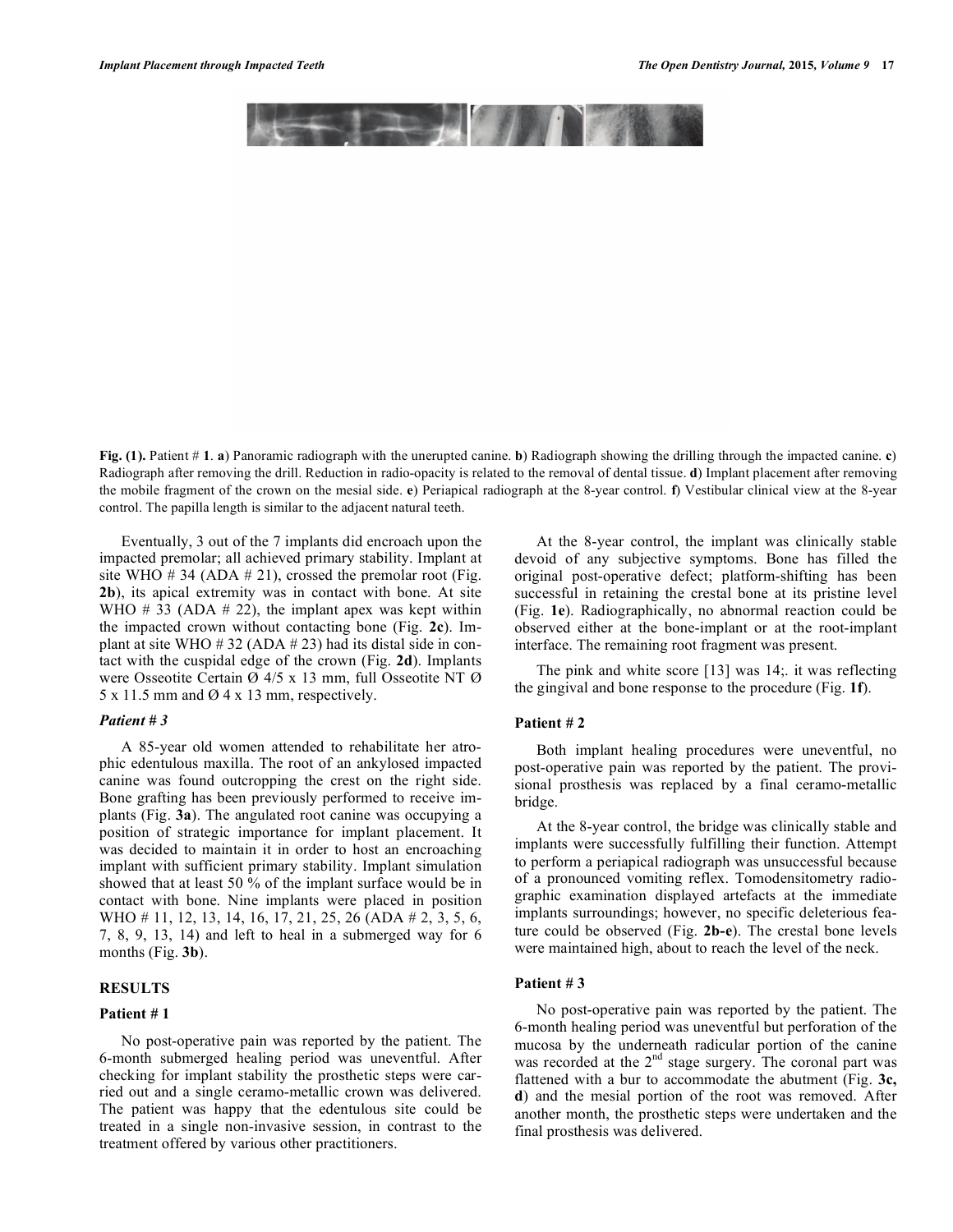

**Fig. (2).** Patient # **2**. **a**) Preoperative tomodensitometric examination displaying a 3D reconstruction and a transverse section at the impacted ectopic horizontal premolar. The impacted tooth is in the middle of the mandible just beneath the root of the failing teeth. **b**) Localisation of implant WHO # 32 (ADA # 23) and corresponding transverse section of the tomodensitometric examination at the 8-year control. **c**) Localisation of implant WHO # 33 (ADA # 22) and corresponding transverse section at the 8-year control. **d**) Localisation of implant WHO # 34 (ADA # 21) and corresponding transverse section at the 8-year control. **e**) Axial section of the tomodensitometric examination at the 8-year follow-up. Note the distinct position of each implant in contact with the various parts of the impacted premolar, the cuspid of the crown, the crown and the root. No specific deleterious radiographic feature could be observed.

At the 5-year control, the prosthesis was stable; the implant placed through the canine did not show any worrying radiographic feature related to the dentine-implant interface (Fig. **3e, f**). On the distal side, the dental tissue of the canine retained the level of the most coronal part of the alveolar crest close to its pristine situation (Fig. **3e**, **f**). On the mesial side, bone was close to the level of the neck (Fig. **3e**).

### **DISCUSSION**

This is the first paper reporting on long-term data of implants deliberately placed in contact with dental tissues other than bone with the aim of avoiding an invasive surgery. The reason that led to the developpement of this protocol have been previously explained [3-6]

In all 3 patients, healing was uneventful and postoperative pain was not reported. Implants have been clinically stable and successfully functioning for 5 to 8 years. Five out of six implants have been placed in elderly patients. It is highly probable that the pulp of their impacted teeth was calcified; this might then explain the absence of postoperative pain. However, the same lack of pain at the 31 year old patient of this series of cases and other younger patients reported elsewhere [5, 6] suggest that absence of pain is the rule rather than the exception. The same absence of pain has been reported when coronoectomy of wisdom teeth

close to the alveolar nerve was applied in order to avoid injuring it or to move the impacted tooth away from the nerve [14, 15].

This unconventional protocol allowed implementation of implant placement following a conventional surgical procedure. Dodging it would had led the patients to a surgical track of more than one surgery until reaching the standard conditions of implant placement. The treatment would had been then delayed by at least 6 months, probably more.

Several authors reported that orthodontic canine alignment is not as predictable in adults as in teenagers [16-18]. Becker & Chaushu [19] even stressed that this handling failed in all patients over 30 years. Therefore, in case this unconventional procedure gains recognition by the dental community, it might turn into one of the accepted care options on top of the invasive surgical procedure of tooth removal and further implant placement [20-22].

New interfaces have been created with the implants encroaching upon an impacted tooth; they are the following; 1) an implant-periodontal ligament interface, 2) an implantcement interface, 3) an implant-dentine interface, 4) an implant-pulp interface, 5) an implant-enamel interface.

Some histological data exist to address all these new generated interfaces [2, 9, 23-27] except for the implant enamel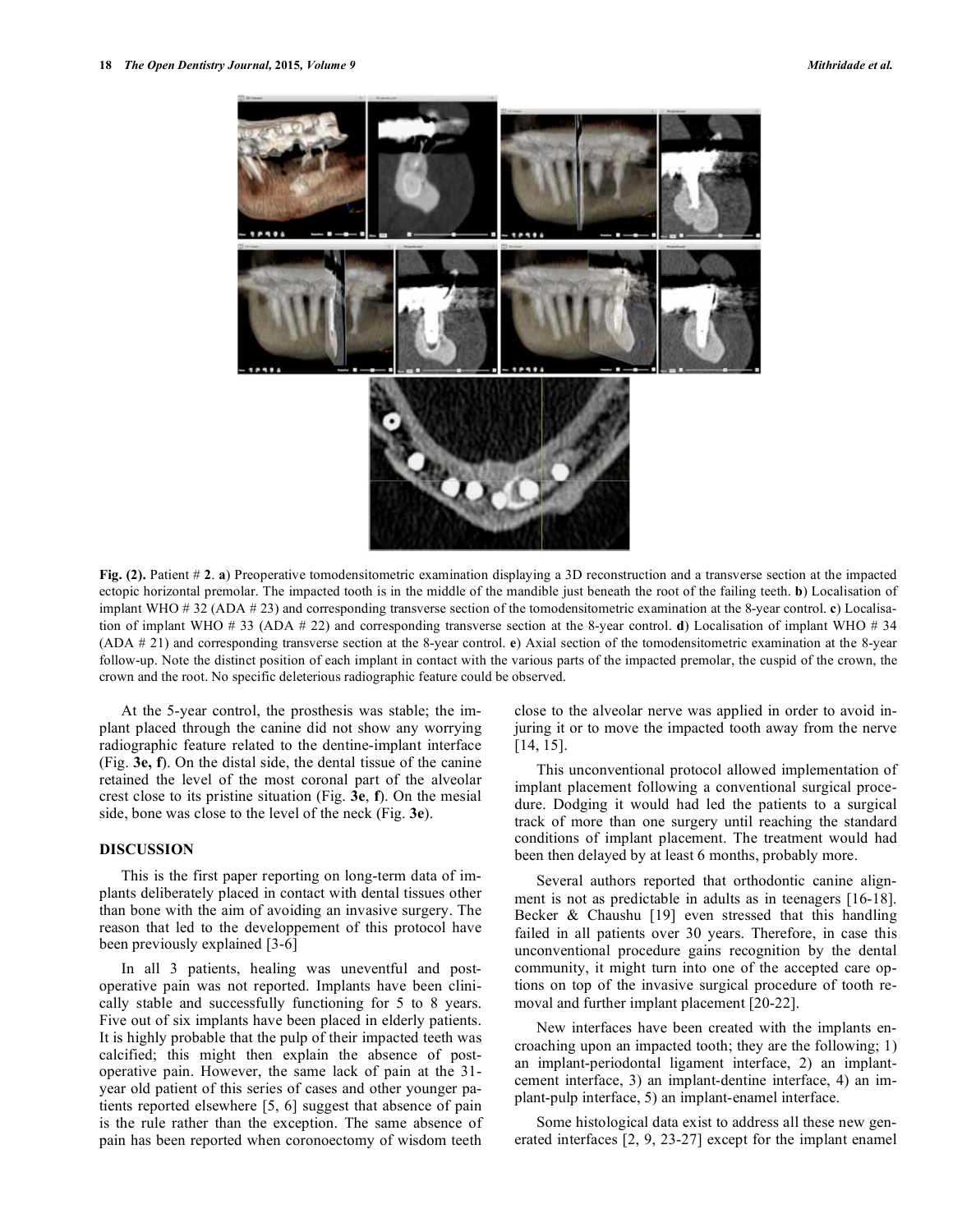

**Fig. (3).** Patient # **3**. **a**) Pre-operative panoramic radiograph with the radicular part of the canine. **b**) Post-operative radiograph of the implant encroaching the root. **c**) Flattening the distal part of the root of the impacted canine to accommodate the abutment. **d**) Flattened distal part of the root before suturing over the abutment. **e**) Periapical radiograph of the implant incroaching upon the canine at the 5-year control. **f**) Panoramic radiograph of the implant-supported prosthesis at the 5-year control.

interface. Two implants out of the 3 placed in patient  $# 2$ were encroaching the crown; one of them was only in contact with the cuspid of the crown (Fig. **2e**). This means that the enamel-implant interface did not jeopardize implant prognosis. Although these long-term data involve only a limited number of patients and implants, they might serve as a starting substrate to envision positively any new protocol that would require placing implants in contact with dental tissues.

At the beginning, a clinical relevance has been related to 3 distinct indications. Their common goal was to avoid invasive surgeries; they were: placing implants through impacted teeth [4, 7], ankylosed teeth [3, 7] and residual roots [7, 8]. But other authors found it applicable to address esthetic issues in order to maintain an optimal support to the marginal gingiva [9] or the papilla [10].

Noteworthy, the present data do not suggest that it should be feasible without consequences to encroach upon a neighbouring vital root in order to place an implant in a narrow space. Because this might lead to either root-canal treatment of the injured dental entity or implant failure [28-31].

Epidemiologic studies have reported that the frequency of impaction of the maxillary canine is low, in the 1-3 % range [32]; indeed, such cases occur once or twice a year in most dental settings. But, then this makes large numbers of patients, in the range of several tens of thousands over the world, and it is worth to work on offering them a possibly relevant patient-friendly surgical protocol.

#### **CONCLUSION**

Placing implants through impacted teeth and generating interfaces other than the implant-bone interface led to uneventful healing; it did not interfere the clinical stability of these implants in the long-term, up to 8 years. More implants are warranted before this protocol can be advocated for routine use but it might open intruiging treatment perspectives. Moreover, it might suggest that there is still room to reevaluate well-anchored paradigms in dental implantology as published elsewhere [5, 6].

# **CONFLICT OF INTEREST**

The authors confirm that this article content has no conflict of interest.

# **ACKNOWLEDGEMENTS**

The authors are thankful to the efficient help and skills of Aurélie, Vanessa, Alexandra, Vida and Sabrina.

### **REFERENCES**

- [1] Szmukler-Moncler S, Piattelli A, Favero GA, Dubruille JH. Considerations preliminary to the application of early and immediate loading protocols in dental implantology. Clin Oral Implants Res 2000; 11: 12-25.
- [2] Gray JL, Vernino AR. The interface between retained roots and dental implants. A histologic study in baboons. J Periodontol 2004;  $75 \cdot 1102 - 6$
- [3] Davarpanah M, Szmukler-Moncler S. Unconventional implant treatment. I. Implant placement in contact with ankylosed root